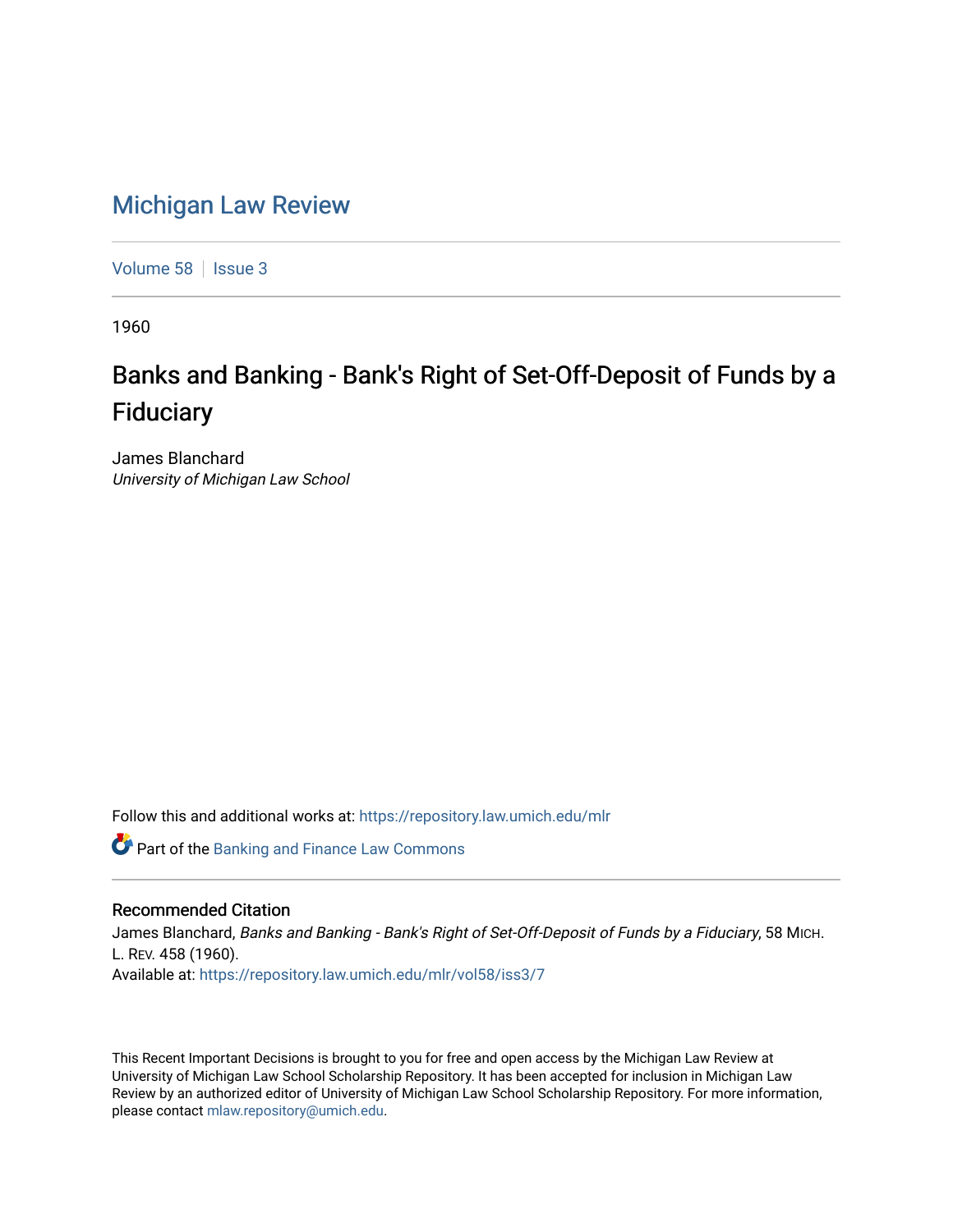BANKS AND BANKING-BANK'S RIGHT OF SET-OFF-DEPOSIT OF FUNDS BY A FIDUCIARY-Plaintiff employed *A* as agent to sell plaintiff's tractor. *A* was to keep any amount received over \$5,000. A sold the tractor, receiving a  $$6,120$ check from the purchaser payable to  $A$ .  $A$  deposited the check in his personal checking account in defendant bank. Defendant took the deposit without knowledge of plaintiff's interests and applied it against a past due obligation of  $A$ . Plaintiff brought suit for \$4,500, the amount of checks from A to plaintiff which defendant refused to pay. The trial court held for defendant. On writ of error, *held*, reversed,<sup>1</sup> two judges dissenting. No equity was created in defendant superior to that of plaintiff, the beneficial owner of the deposit. *Cox v. Metropolitan State Bank,* 138 Colo. 576, 336 P. (2d) 742 (1959).

It is well settled that a bank has a right to apply the balance of a general deposit against a matured indebtedness of the depositor.2 However, the authorities disagree as to whether the right exists when the funds deposited were held in a fiduciary capacity by the depositor. If the bank has notice of the fiduciary character of the funds, there is general accord that the bank

<sup>2</sup>In re Milwaukee Commercial Bank, 236 Wis. 105, 294 N.W. 538 (1940); Shuman v. Citizens State Bank, 27 N.D. 599, 147 N.W. 388 (1914); Irish v. Citizens' Trust Co., (N.D. N.Y. 1908) 163 F. 880. See 5A MICHIE, BANKS AND BANKING, perm. ed., §§164, 165 (1950).

<sup>1</sup> There were two specially concurring opinions. Sutton, J., concurred on the ground that the funds were specially deposited as a matter of law. Frantz, J., concurred on the ground that the bank was merely an agent for collection.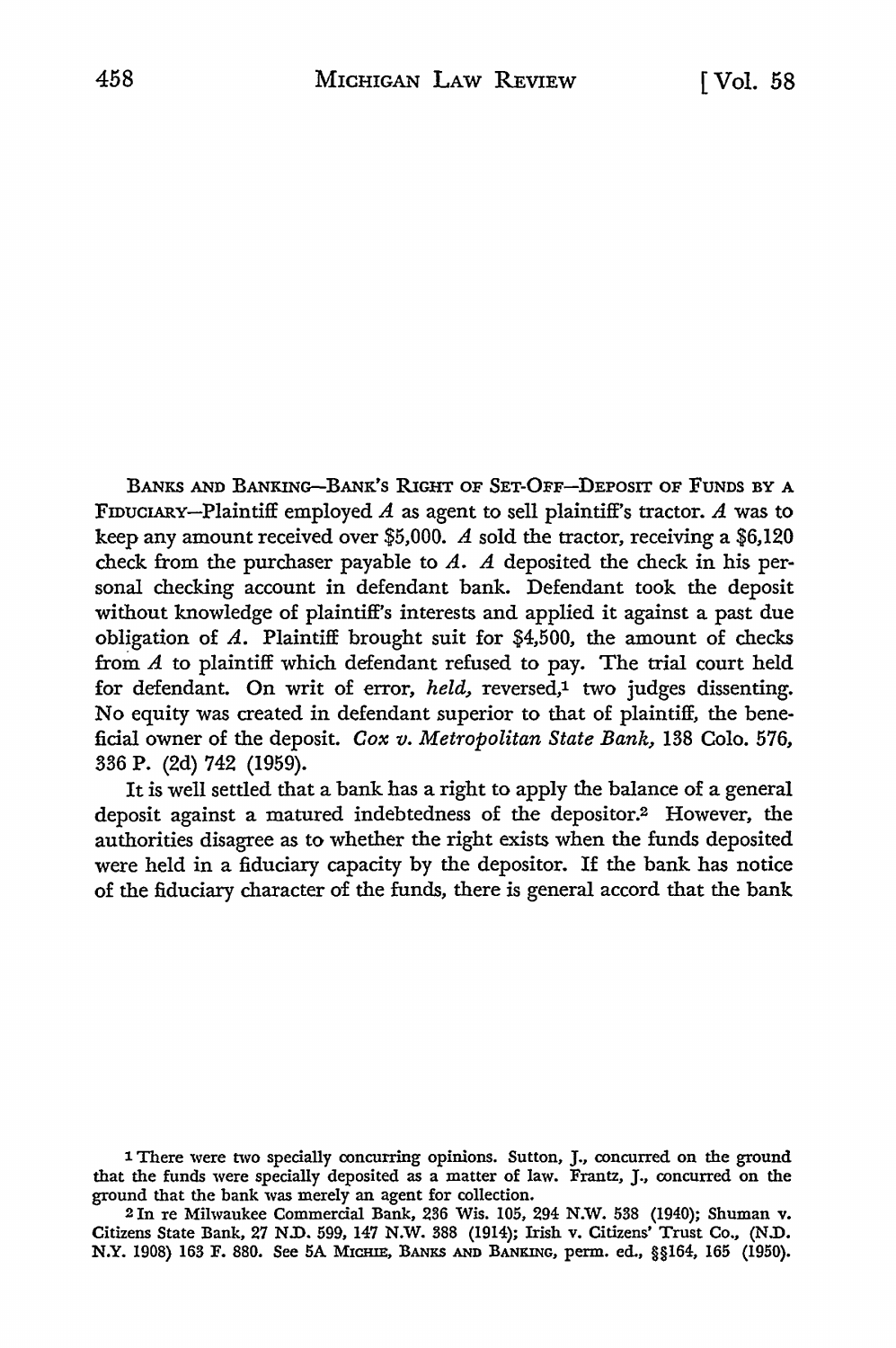does not have such a right.<sup>3</sup> But when the bank is without notice, there is a decided split of authority.4 The majority of cases hold that here the right exists.5 The minority hold that the right does not exist when the bank has no notice unless the bank has changed its position to its detriment.6 The principal case, overruling two prior Colorado decisions<sup>7</sup> in order to side with the minority, demonstrates the need for more adequate analysis. An accurate analysis of the availability of the bank's right to apply a general deposit against the depositor's matured indebtedness requires first that the right be recognized as the right of set-off as distinguished from the banker's lien.8 The banker's lien is a possessory right of security which attaches only to commercial paper deposited with the bank as bailee for the depositor in the regular course of business.9 The bank's right of set-off, on the other hand, arises out of the debtor-creditor relationship which exists in the case of a general deposit.10 Absent an agreement otherwise, a general deposit transfers title in the funds deposited to the bank, and the bank becomes the depositor's debtor for the amount deposited.11 If the depositor is indebted to the bank on a matured obligation, the bank may extinguish

3 Sherts v. Fulton Nat. Bank, 342 Pa. 337, 21 A. (2d) 18 (1941); Union Stock Yards Bk. v. Gillespie, 137 U.S. 411 (1890); Cable v. Iowa State Sav. Bank, 197 Iowa 393, 194 N.W. 957 (1923). Notice can be given by facts sufficient to give actual knowledge or sufficient to put on inquiry. Bank of Guntersville v. Crayter, 199 Ala. 599, 75 S. 7 (1917).

<sup>4</sup>See cases collected in 50 A.L.R. 629 (1927); 31 A.L.R. 756 (1924); 13 A.L.R. 324 (1921). 5 Arnold v. San Ramon Valley Bank, 184 Cal. 632, 194 P. 1012 (1921); Shuman v. Citizens State Bank, note 2 supra; Kimmel v. Bean, 68 Kan. 598, 75 P. 1118 (1904); Smith v. Des Moines Nat. Bank, 107 Iowa 620, 78 N.W. 238 (1899); Hatch v. Fourth Nat. Bank, 147 N.Y. 184, 41 N.E. 403 (1895). See also 2 TRUSTS RESTATEMENT SECOND §324, comment *j* (1959); 2 SCOTT, TRUSTS §324.4 (1956); 5A MICHIE, BANKS AND BANKING, perm. ed., §136 (1950).

<sup>6</sup>This is the so-called "federal" or "equitable" rule. Agard v. Peoples Nat. Bank, 169 Minn. 438, 211 N.W. 825 (1927), quoted at length in the principal case at 747; Shotwell v. Sioux Falls Sav. Bank, 34 S.D. 109, 147 **N.W.** 288 (1914). These cases claim the leading case of Metropolis v. New England Bank, I How. (42 U.S.) 234 (1843), affd. on second appeal 6 How. (47 U.S.) 212 (1848), as authority. But see note, 38 HARv. L. REv. 800 (1925). There is some authority to the effect that not even a change in position by the bank will allow it to prevail over the beneficial owner of the funds. Burtnett v. First Nat. Bank, 38 Mich. 630 (1878). But cf. Garrison v. Union Trust Co., 139 Mich. 392, 102 N.W. 978 (1905).

7 Expressly overruling Boettcher v. Colorado Nat. Bank, 15 Colo. 16, 24 P. 582 (1890), and modifying the opinion in Sherberg v. First Nat. Bank of Englewood, 122 Colo. 407, 222 P. (2d) 782 (1950). But consider that out of seven judges, only three were content with the majority opinion. And cf. Italian American Bank v. Carosella, 81 Colo. 214, 254 P. 711 (1927), not mentioned in the opinions.

8 See Irish v. Citizens' Trust Co., note 2 supra. Many cases fail to recognize the distinction. The origin of the two rights are different. The banker's lien had its origin in the Law Merchant, while the right of set-off can be traced to the civil law. See note, 11 CALIF. L. REv. 111 (1922).

9 See Irish v. Citizens' Trust Co., note' 2 supra. See also BROWN, PERSONAL PROPERTY, 2d ed., 577 (1955).

10 Kimmel v. Bean, note 5 supra; Shuman v. Citizens State Bank, note 2 supra. In the case of a special deposit, where the bank is a bailee, the bank properly has a lien and not a right of set-off. 5A MICHIE, BANKS AND BANKING, perm. ed., §118 (1950).

 $11$  See, e.g., White v. Pacific S. W. Trust and Sav. Bank, (D.C. D.C. 1925) 9 F. (2d) 650, modified (9th Cir. 1934) 15 F. (2d) 300; Shuman v. Citizens State Bank, note 2 supra.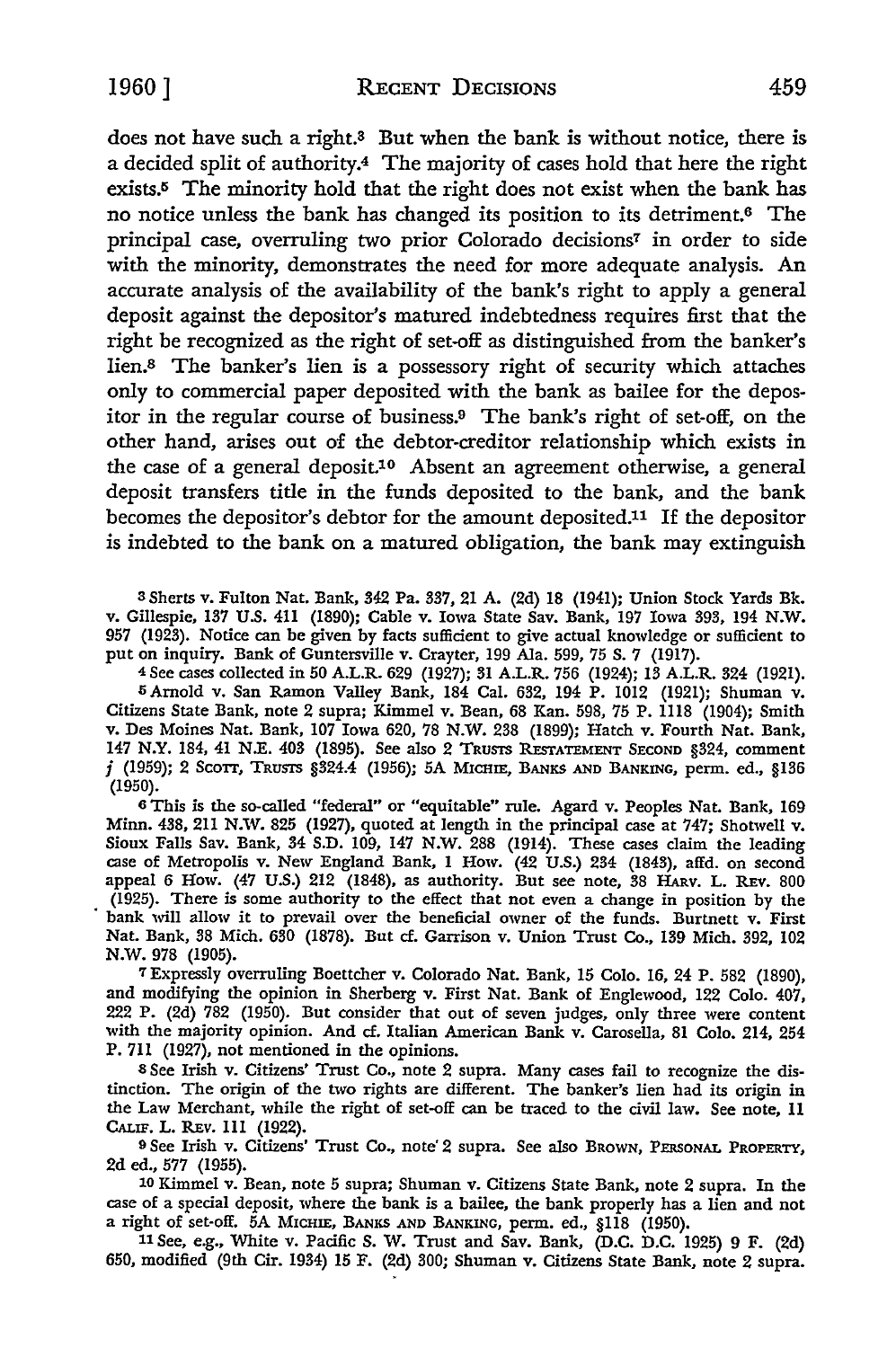the mutuality of indebtedness by "setting off" its debt with the amount of the depositor's debt.12 Set-off is well established as a protective right accorded to debtors.is It is not dependent upon the creditor's assent.14 Thus, to determine accurately the availability of set-off to the bank, the assent of a depositor should not be required beyond the act of making a general deposit, by which the depositor objectively manifests15 his assent to the transfer of title and the debtor-creditor relationship. It is well established that a transferee for value in good faith takes title to money16 and negotiable instruments17 free and clear of prior legal and equitable interests18 of third parties. If the bank can qualify as a transferee for value of a general deposit when it has no notice of the depositor's fiduciary capacity, set-off should be available to the bank unimpaired by prior interests in the funds deposited. Standing alone, the act of crediting the depositor's account with the amount of the deposit does not constitute a giving of value by the bank.<sup>19</sup> However, if the bank extends credit to a general depositor without notice of the depositor's fiduciary capacity and in reliance upon having the right of set-off, the bank is protected even under the minority rule.20 The bank has given value by extending credit.21 But an antecedent debt also constitutes value. One who takes money or negotiable instruments in satisfaction of an antecedent debt is a transferee for value.22 To the extent that the bank applies<sup>23</sup> a general deposit in good faith to discharge a depositor's debt via the right of set-off, the bank gives value for the deposit, and such an application should not later be defeated by third parties whose

12 See note 2 supra.

13 See note, 11 CALIF. L. REv. Ill (1922). Set-off is established by statute in many states. 14E.g., Gunn v. Stock Yards State Bank, 97 Kan. 404, 155 P. 796 (1916).

15 See, e.g., Gunn v. Stock Yards State Bank, note 14 supra; Meyers v. N.Y. County Nat. Bank, 36 App. Div. 482, 55 N.Y.S. 504 (1899).

16 The leading case is Stephens v. Board of Education, 79 N.Y. 183 (1879).

17 The primary authority is NIL, §57. The transferee of a negotiable instrument must meet the requirements of a holder *in* due course as set out in NIL §52.

18 Because the transferee who qualifies takes free of both legal and equitable interests, it makes no difference that the transferor was a trustee, bailee, agent, custodian, or thief.

19 Cases are collected in BEUTEL's BRANNAN, NEGOTIABLE INSTRUMENTS LAw, 7th ed., §25, p. 498 (1948). Note the cases *contra* cited therein at p. 499, and see comment, 33 YALE L.J. 628 (1924).

20 The extension of credit is clearly a change in position within the meaning of the minority rule.

21 "Value is any consideration sufficient to support a simple contract." From NIL, §25. 3 POMEROY, EQUITY JURISPRUDENCE, 5th ed., §747 (1941).

22 Swift v. Tyson, 16 Pet. (41 U.S.) 1 (1842); Stephens v. Board of Education, note 16 supra; Spaulding v. Kendrick, 172 Mass. 71, 51 N.E. 453 (1898); NIL, §25. See also comment, 46 MICH. L. REv. 211 (1947); BEUTEL's BRANNAN, NEGOTIABLE INSTRUMENTS LAW, 7th ed., §25, p. 514 (1948).

23 Since a taker of security for an antecedent debt is usually a transferee for value, consideration should also be given to the possibility that the general deposit may be treated as security for an antecedent debt. See Wood v. Boylston Nat. Bank, 129 Mass. 358 (1880). This would move the time of giving of value up from the time of set-off to the time of deposit. If NIL, §27 protects the banker's lien on a special deposit from the time of deposit, should not the right of set-off be protected from the same time in the case of a general deposit? Cf. 2 TRUSTS REsTATEMENT SECOND §323, comment *c* (1959).